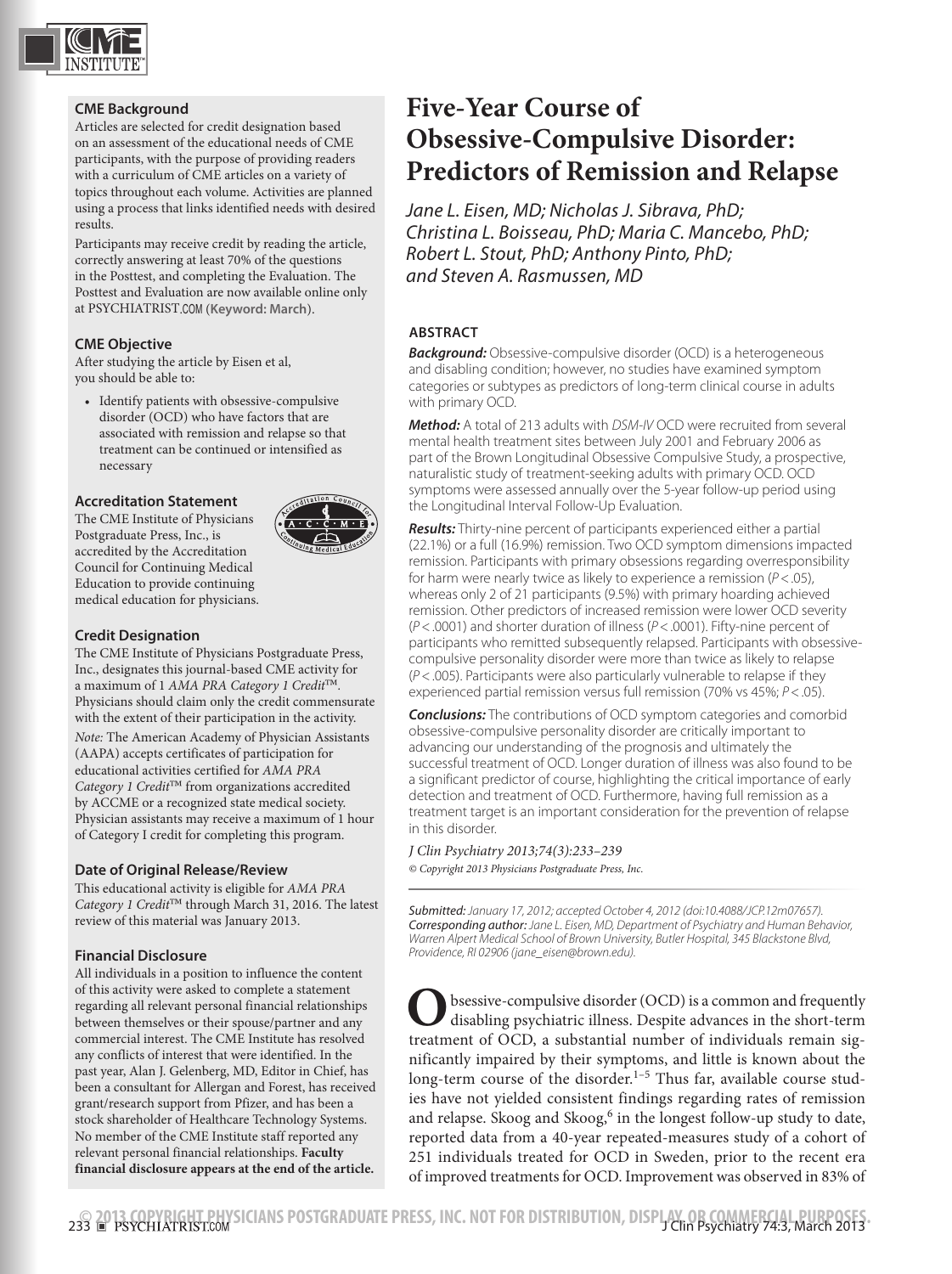| Table 1. Clinical Characteristics of 213 Participants With |  |
|------------------------------------------------------------|--|
| Obsessive-Compulsive Disorder (OCD) at Intake              |  |

| Obsessive-Compaisive Disorder (OCD) at intake       |             |
|-----------------------------------------------------|-------------|
| Variable                                            | Value       |
| Female, n (%)                                       | 120 (56.3)  |
| White, $n$ $(\%)$                                   | 207 (97.2)  |
| Married, n (%)                                      | 82 (38.5)   |
| Employed, $n$ $(\%)$                                | 108(50.9)   |
| College educated, n (%)                             | 90 (42.3)   |
| Age at intake, mean (SD), y                         | 39.8 (12.8) |
| Age at OCD onset, mean (SD), y                      | 17.9(9.5)   |
| Duration of OCD, mean (SD), y                       | 21.9 (13.6) |
| YBOCS total score (OCD severity), mean (SD)         | 23.4(5.7)   |
| BABS total score (insight), mean (SD)               | 7.0(4.7)    |
| GAF score, mean (SD)                                | 48.5(9.5)   |
| Principal obsession category, n (%) <sup>a</sup>    |             |
| Aggressive                                          | 25(11.7)    |
| Overresponsibility for harm                         | 33 (15.5)   |
| Contamination                                       | 43(20.2)    |
| Sexual                                              | 15(7.0)     |
| Hoarding                                            | 21(9.9)     |
| Religious                                           | 11(5.2)     |
| Symmetry                                            | 26 (12.2)   |
| Somatic                                             | 14 (6.6)    |
| Principal compulsion category, $n$ (%) <sup>b</sup> |             |
| Cleaning                                            | 42 (19.9)   |
| Checking                                            | 46(21.8)    |
| Repeating                                           | 27 (12.8)   |
| Counting                                            | 5(2.4)      |
| Ordering                                            | 14(6.6)     |
| Hoarding                                            | 21(10.0)    |
| Current Axis I comorbidity, n (%)                   |             |
| Mood disorder <sup>c</sup>                          | 39 (18.3)   |
| Psychotic disorder                                  | 4(1.9)      |
| Other anxiety disorder                              | 88 (41.5)   |
| Substance use disorder                              | 11(5.2)     |
| Eating disorder                                     | 5(2.4)      |
| Somatoform disorder                                 | 15(7.0)     |
| Tic disorder                                        | 17(8.0)     |
| No. of Axis I disorders, mean (SD)                  | 2.2(1.3)    |
| $OCPD$ , n $(\%)$                                   | 62(29.1)    |

a n=211 (2 did not endorse a primary obsession). Refers to the YBOCS Symptom Checklist category of the single obsession subject "Would most like to get rid of" (mutually exclusive categories).  $\frac{b_n}{208}$  (2) missing and 3 did not endorse having primary compulsion). Refers to the YBOCS Symptom Checklist category of the single compulsion subject "Would most like to get rid of" (mutually exclusive categories). c Major depressive disorder, n=36 (16.9%).

Abbreviations: BABS=Brown Assessment of Beliefs Scale, GAF=Global Assessment of Functioning, OCPD=obsessive-compulsive personality disorder, YBOCS = Yale-Brown Obsessive Compulsive Scale.

the sample. However, fewer than half had "recovered" from OCD (20% no longer had symptoms and 28% had subclinical symptoms). More recent prospective observational studies in the era of efficacious short-term treatments for OCD have found surprisingly large differences in the probability of remission, ranging from .25 to .76.<sup>2,7-10</sup> Rates of relapse were also variable in previous prospective studies, with probabilities of relapse ranging from .25 to .60. $^{2,7,10}$  These previous investigations were all limited by small sample sizes, and the study with the largest sample size  $(N=113)^{10}$  was composed of patients recruited for a primary anxiety disorder other than OCD and had a 32% attrition rate by 5 years.

Given the wide range of remission and relapse rates, it is critical to examine predictors of the variable outcome in OCD. Reported but inconsistent predictors of remission include both demographic and clinical features such as age at onset and symptom severity.<sup>6,7,9-12</sup> In our previous report<sup>12</sup>

- Comorbid obsessive-compulsive personality disorder is associated with a worse OCD course.
- Primary obsessions regarding overresponsibility for harm are associated with better prognosis compared with other types of obsessions.

on the 2-year course of OCD, age at onset, symptom severity at intake, male gender, and obsessions regarding overresponsibility for harm were found to be significant predictors of remission. Of critical importance, there have been no course studies to date examining predictors of relapse in a primary OCD sample. The importance of subsyndromal symptoms and their association with overall course have been reported in other psychiatric disorders, notably mood disorders.<sup>13–15</sup> It remains unknown what role OCD clinical features or the degree of clinical improvement may play in minimizing the risk of relapse.

Differences in reported rates of remission and relapse may, in part, be due to the heterogeneity of the disorder. Indeed, clinical features such as putative major symptom dimensions and subtypes of OCD have emerged as potentially important clinical predictors of treatment response and overall prognosis.12,16–18 Research has highlighted possible genetic variants as well as childhood vulnerabilities and risk factors as being linked to specific OCD subtypes and symptom dimensions.19,20 Examining the contribution of OCD subtypes, symptoms, and other clinical characteristics to the long-term course of OCD is key to advancing our understanding of etiology, prognosis, and treatment for this heterogeneous disorder.

We report here on the 5-year results of the Brown Longitudinal Obsessive Compulsive Study (BLOCS), the first prospective, observational study of a large clinical sample of individuals with primary OCD. The BLOCS uses goldstandard follow-up methodology to examine OCD-specific clinical features (eg, major symptom categories) as potential predictors of remission and relapse. On the basis of our 2-year findings,<sup>12</sup> we predicted that having overresponsibility for harm would improve prognosis and that longer duration of OCD, greater severity of OCD symptoms at intake, male gender, and hoarding would continue to be associated with a lowered likelihood of remission. We also hypothesized that these predictors would be associated with relapse, as would degree of improvement, such that those achieving full remission would be less likely to relapse than those who achieved partial remission.

## **METHOD**

## **Participants**

Participants who were treatment-seeking within the past 5 years and identified OCD as the major psychiatric problem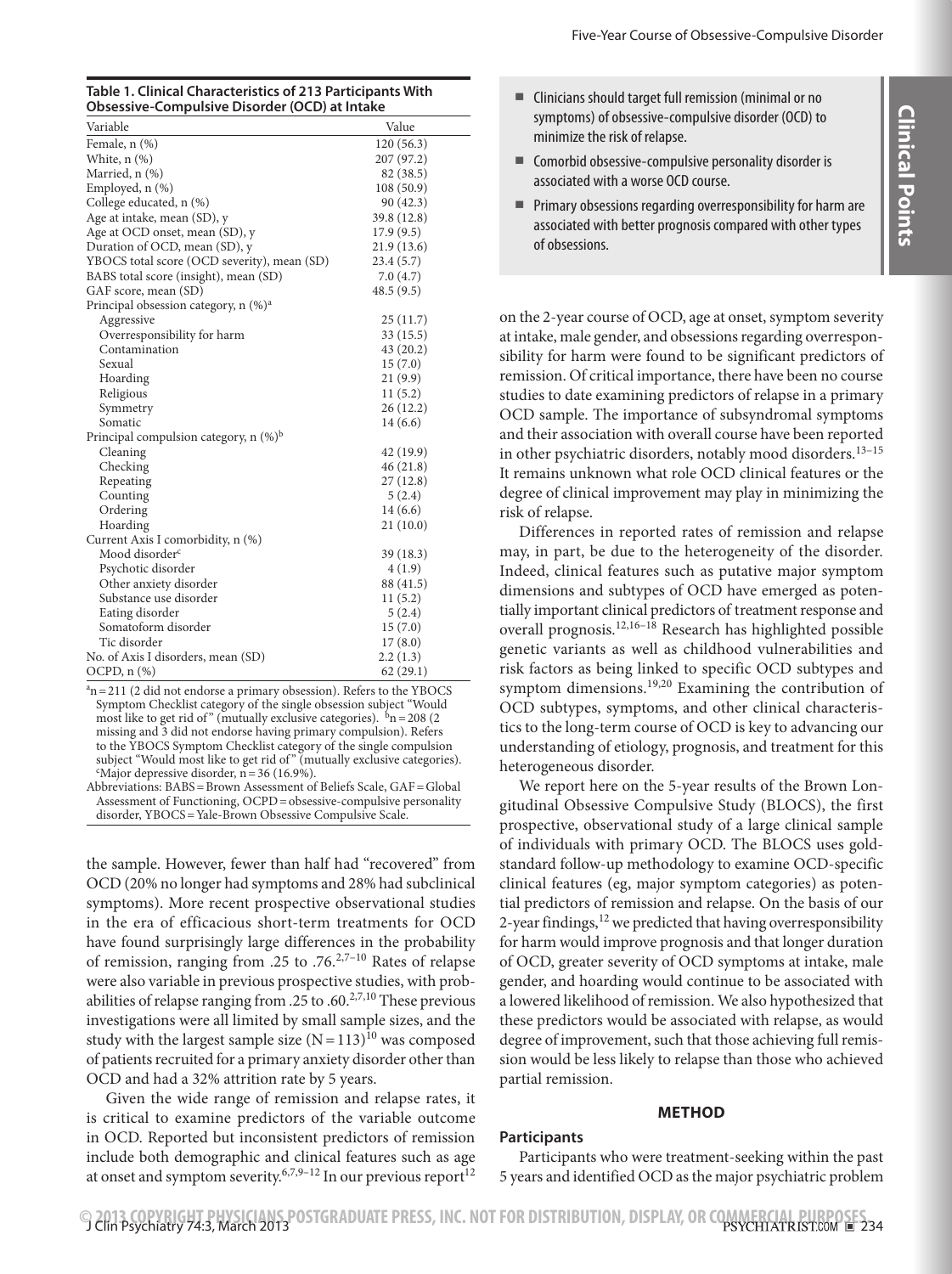across their lifetime were recruited (July 2001–February 2006). The only exclusion criterion was having an organic mental disorder so that the person was unable to understand the nature of the study. Individuals with self- or referee-reported organic mental disorders were excluded from the study  $(n=4)$ . Participants were sequentially recruited from multiple psychiatric treatment settings; 71% were recruited from an outpatient OCD specialty clinic (consecutive admissions), 4% were from the inpatient units of a psychiatric hospital, and the remaining 25% were from community mental health centers, including 2 general outpatient psychiatric clinics, and the private practices of 3 experts in cognitive-behavioral therapy (CBT) for OCD. A total of 653 people were screened for inclusion in the BLOCS, with 127 refusing participation, 121 failing to meet initial inclusion criteria (eg, OCD not primary, no treatment in 5 years), 6 failing to meet inclusion criteria following the diagnostic intake assessment, and an additional 4 withdrawing after completing the intake assessment, for a total initial enrollment of 325 adults and 70 children. The BLOCS was approved by the institutional review boards at Butler Hospital and Brown University. All participants provided written informed consent.

This study reports on the 5-year course of 213 adult participants who met full criteria for OCD at intake (90% of the adult "in-episode" sample at intake) and had at least 3 years of follow-up data. The remaining 10% did not complete a 3-year follow-up assessment. There were no significant differences in demographics or course between those with and those without 3 or more years of follow-up. Table 1 shows demographic and clinical characteristics of the sample. Most of the sample (83%) was on treatment with a serotonin reuptake inhibitor (SRI) at study intake, and 90% reported SRI treatment during the first 5 years of the study. Of those who received SRI treatment, the mean number of weeks taking an SRI during the 5-year follow-up period was  $201$  (SD = 78). Slightly more than half of the participants (52%) received CBT during the study period. Of those who received CBT, 75% received at least 12 sessions (range, 1–277 sessions; mean=47 sessions,  $SD = 46$ ).

### **Assessments**

The Structured Clinical Interview for *DSM-IV* Axis I Disorders-Patient Edition<sup>21</sup> and the Structured Clinical Interview for *DSM-IV* Axis II Personality Disorders<sup>22</sup> were used to establish diagnoses. Demographic and clinical information was collected using a semistructured rater-administered questionnaire, the Butler Hospital OCD Database.<sup>23</sup> The Yale-Brown Obsessive Compulsive Scale (YBOCS) and Symptom Checklist (YBOCS-SC) were administered to assess severity of OCD symptoms and specific obsessions and compulsions.<sup>24,25</sup> Primary obsession was defined as the obsession on the YBOCS-SC that the participants "would most like to get rid of." Based on previous factor analytic research,<sup>26,27</sup> an additional obsessions category was included, overresponsibility for harm, which was composed of 2 obsessions, fear of harming others if not careful enough and fear of being responsible for something terrible happening. Therefore, each

endorsed primary obsession fell within 1 of the 8 obsession categories on the YBOCS-SC (aggressive, overresponsibility for harm, contamination, sexual obsessions, hoarding obsessions, religious obsessions, symmetry obsessions, and somatic obsession). We chose obsessions rather than compulsions because of their greater specificity to domains of symptom content. Compulsions tend to be nonspecific (eg, a checking ritual can relate to a fear of causing harm or a concern about having an illness). The Brown Assessment of Beliefs Scale  $(BABS)^{28}$  was administered to determine insight into OCD beliefs, with higher scores indicating poorer insight. The Global Assessment of Functioning<sup>29</sup> was administered to assess overall severity of psychopathology and functional impairment in the worst week of the past month.

Participants underwent annual assessments during the study either in person or via a telephone interview. Each annual assessment included the Longitudinal Interval Follow-Up Evaluation (LIFE), a semistructured instrument used previously in longitudinal studies of psychiatric disorders.<sup>10,30</sup> During the annual LIFE interview, the rater reviews each week of the previous year with the participant and codes a weekly psychiatric status rating (PSR) for each diagnosis based on symptom severity. The reliability and validity of the LIFE are reported elsewhere. $31$  For this study, the OCD PSR had 6 points based on OCD symptom severity and functional impairment. A PSR of 4 or greater represents full *DSM-IV* criteria for OCD, with 6 being the most severe and impaired. A PSR of 3 is assigned when OCD symptoms are present but not impairing and symptoms occupy less than an hour daily. A PSR of 2 indicates minimal symptoms and no impairment; a PSR of 1 indicates no symptoms. Full remission was defined as an OCD PSR of 1 or 2 for 8 consecutive weeks, and partial remission was defined as a PSR of 3 for 8 consecutive weeks. Having achieved either partial or full remission, participants were considered to have relapsed if their OCD PSR increased to 4, 5, or 6 for 4 consecutive weeks. These definitions mirror those used in other major longitudinal studies of psychiatric disorders.32–34 The LIFE was also used to collect data regarding pharmacologic and psychotherapy usage; the methodology for reporting treatments received is reported elsewhere.12

### **Interviewer Training**

Details describing interviewer training are reported elsewhere.<sup>35</sup> New raters were required to demonstrate interrater reliability with both trainers and senior raters (intraclass correlation coefficients > 0.85 for YBOCS total score and Structured Clinical Interview for *DSM-IV*/LIFE diagnoses). To prevent "rater drift," assessment of interrater reliability was conducted periodically on random samples of taped interviews. Shrout-Fleiss interrater reliabilities were 0.95 for total YBOCS scores, 0.97 for OCD PSR ratings, and 0.97 for Global Assessment of Functioning scores.

### **Analyses**

Descriptive analyses of course used Kaplan-Meier life tables for remission and relapse. Predictors of remission and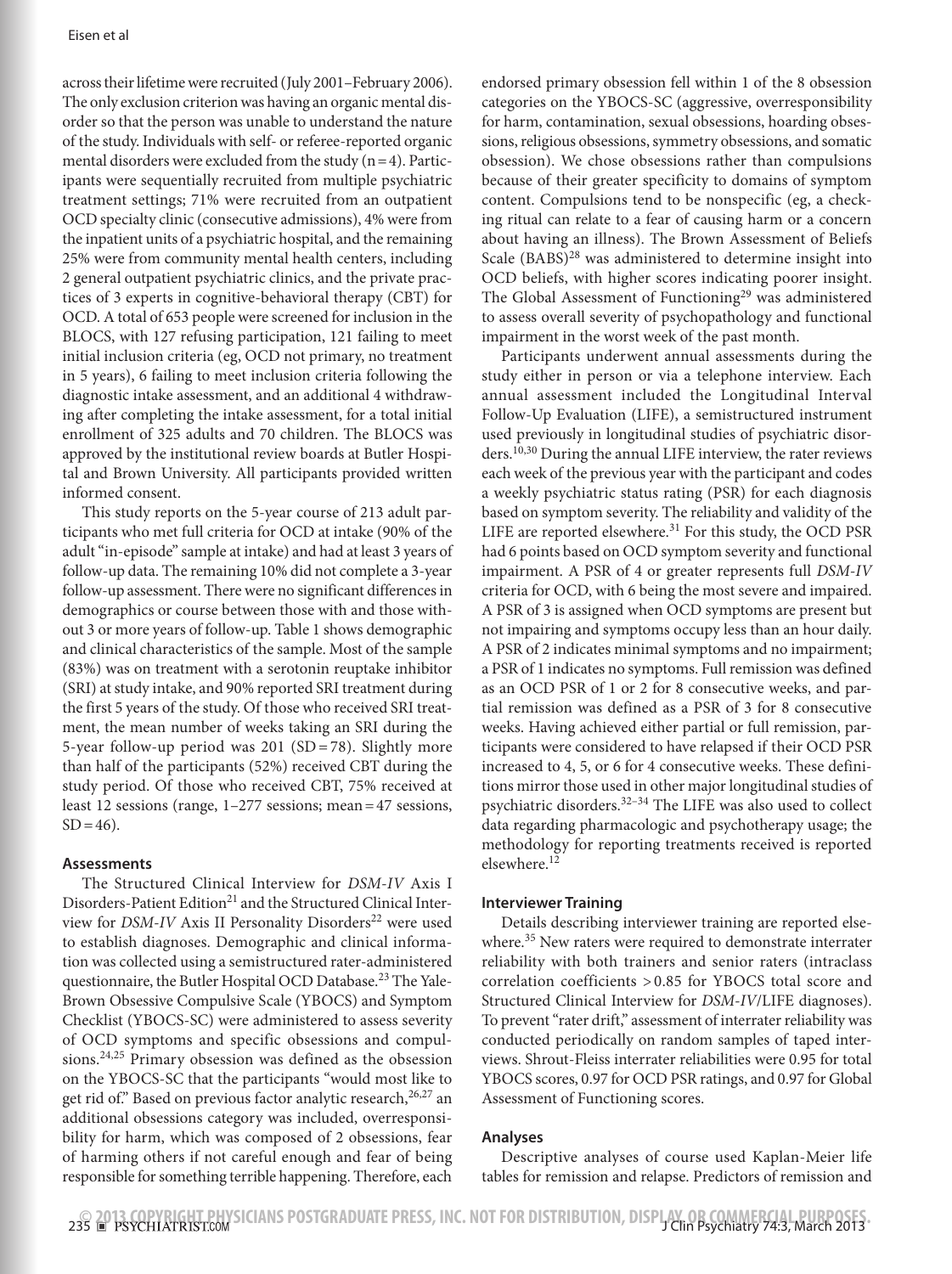**Table 2. Proportional Hazard Regression Testing Clinical Predictors of Remission and Relapse From Obsessive-Compulsive Disorder (OCD) Over 5 Years (N=213)**

|                                   |               |          |                  | Hazard |               |
|-----------------------------------|---------------|----------|------------------|--------|---------------|
|                                   | B(SE)         | $\chi^2$ | Pa               | Ratio  | 95% CI        |
| Remission predictors <sup>b</sup> |               |          |                  |        |               |
| Duration of OCD (years)           | $-0.06(0.02)$ | 26.14    | < .0001          | 0.95   | $0.92 - 0.97$ |
| OCD severity (YBOCS total score)  | $-0.12(0.02)$ | 30.56    | < .0001          | 0.88   | $0.85 - 0.92$ |
| Insight (BABS total score)        | 0.04(0.03)    | 2.72     | .10              | 1.04   | $0.99 - 1.10$ |
| Overresponsibility for harm       | 0.64(0.27)    | 5.41     | .02              | 1.89   | $1.11 - 3.22$ |
| Gender                            | $-0.34(0.23)$ | 2.29     | .13              | 0.71   | $0.45 - 1.11$ |
| Hoarding                          | $-0.75(0.73)$ | 1.05     | .31              | 0.47   | $0.11 - 1.98$ |
| OCPD                              | $-0.48(0.30)$ | 2.62     | .11              | 0.62   | $0.34 - 1.11$ |
| Axis I comorbidity <sup>c</sup>   | 0.06(0.10)    | 0.33     | .57              | 1.06   | $0.87 - 1.29$ |
| Relapse predictors <sup>d</sup>   |               |          |                  |        |               |
| Duration of OCD (years)           | $-0.01(0.01)$ | 0.81     | .37              | 0.99   | $0.97 - 1.01$ |
| OCD severity (YBOCS total score)  | 0.02(0.02)    | 0.42     | .52              | 1.02   | $0.97 - 1.07$ |
| Insight (BABS total score)        | $-0.71(0.03)$ | 4.42     | .04 <sup>e</sup> | 0.93   | $0.87 - 1.00$ |
| Overresponsibility for harm       | $-0.73(0.37)$ | 3.81     | .05 <sup>t</sup> | 0.48   | $0.23 - 1.00$ |
| Gender                            | 0.18(0.29)    | 0.40     | .53              | 1.20   | $0.68 - 2.11$ |
| Hoarding <sup>g</sup>             | $\cdots$      | .        | .                | .      | .             |
| OCPD                              | 0.94(0.34)    | 7.76     | < .005           | 2.56   | $1.32 - 4.96$ |
| Axis I comorbidity <sup>b</sup>   | 0.19(0.14)    | 1.89     | .17              | 1.21   | $0.92 - 1.58$ |

a Boldface indicates significance.

bPredictors entered simultaneously. Wald  $\chi^2$ <sub>8</sub> = 38.18, *P* < .001.<br><sup>c</sup>Axis Lcomorbidity = number of current comorbid Axis Ldisc

 $c$ Axis I comorbidity=number of current comorbid Axis I disorders at intake.

<sup>d</sup>Predictors entered stepwise. Wald  $\chi^2$ <sub>8</sub> = 19.85, *P* < .01.

Regression artifact due to a suppression effect.

f *<sup>P</sup>*=.051. <sup>g</sup>

<sup>g</sup>Hoarding was excluded from relapse analyses due to only 2 remissions among participants who identified hoarding as primary obsession category.

Abbreviations: BABS=Brown Assessment of Beliefs Scale, OCPD=obsessive-compulsive personality disorder, YBOCS=Yale-Brown Obsessive Compulsive Scale.

**Figure 1. Survival Curves for Remission of Obsessive-Compulsive Disorder Over Follow-Up According to Primary Obsessive Symptom**



relapse were determined using Cox proportional hazards regression.36 In the analysis of remission, all predictors were entered simultaneously; the α level was .05. Because of the smaller number of cases in the relapse analyses, however, a forward stepwise procedure was used with a *P* value to enter of .05 and a *P* value to stay of .10. On the basis of our 2-year course findings, $12$  we tested the following variables (assessed at intake) as predictors of remission and relapse: OCD severity (total YBOCS score), level of insight (BABS score), gender, number of current Axis I diagnoses, OCPD

diagnosis, OCD duration, and binary indicator variables for whether the primary obsession was overresponsibility or hoarding (other primary obsession categories were tested in secondary analyses). Because only 2 participants with primary hoarding remitted, hoarding was omitted from the relapse analyses. Duration of illness, age at OCD onset, and age at intake were highly correlated. We chose to use duration of illness because this variable has been assessed in previous studies of the course of OCD.<sup>7,9,11</sup>

We conducted descriptive analyses of SRI and CBT treatments received. Effects of treatment in naturalistic studies are complicated by multiple factors including nonrandom assignment to treatment and variations in treatment implementation.37,38 Because of these potential biases, a comprehensive analysis of treatment effects is beyond the scope of this article.

#### **RESULTS**

#### **Rates and Predictors of Remission**

The cumulative rate of remission for OCD over 5 years was 38.9%. Of the 83 total remissions, 47 were partial remissions (22.1% of the sample), and 36 were full remissions (16.9% of the sample). Shorter duration of illness was associated with a higher rate of remission (Table 2).

Lower severity of illness at intake, as measured by the YBOCS, was associated with a higher rate of remission. Participants who endorsed overresponsibility as their primary concern were more likely to remit as compared to participants who endorsed other obsessions as primary on the YBOCS-SC; 61% with overresponsibility remitted, versus 37% for those without overresponsibility (Figure 1). Although the finding did not reach statistical significance, it is notable that only 2 of 21 participants (9.5%) with primary hoarding remitted. Insight, gender, OCPD, and Axis I diagnostic comorbidity were not associated with the rate of remission. In secondary analyses, we tested the other primary obsession categories and found no additional significant predictors (all *P* values >.05).

#### **Rates and Predictors of Relapse**

More than half of the participants who achieved full or partial remission (49/83, 59%) subsequently relapsed. As shown in Figure 2 and Table 2, participants with comorbid OCPD had a significantly higher rate of relapse. Overresponsibility for harm was marginally significant (hazard ratio  $[HR]=0.48;$ 95% CI, 0.23–1.00; *P* = .051), and insight at intake (BABS score) was associated with time to relapse in our stepwise procedure (HR=0.93; 95% CI, 0.87–1.00; *P*<.05). A secondary univariate analysis of the BABS revealed a nonsignificant trend in the opposite direction, leading us to conclude that the BABS finding was a regression artifact due to a suppression effect. Those who achieved only partial remission (subclinical noninterfering symptoms) were more likely to relapse compared to those who fully remitted (70% vs  $45\%$ ; HR=0.50;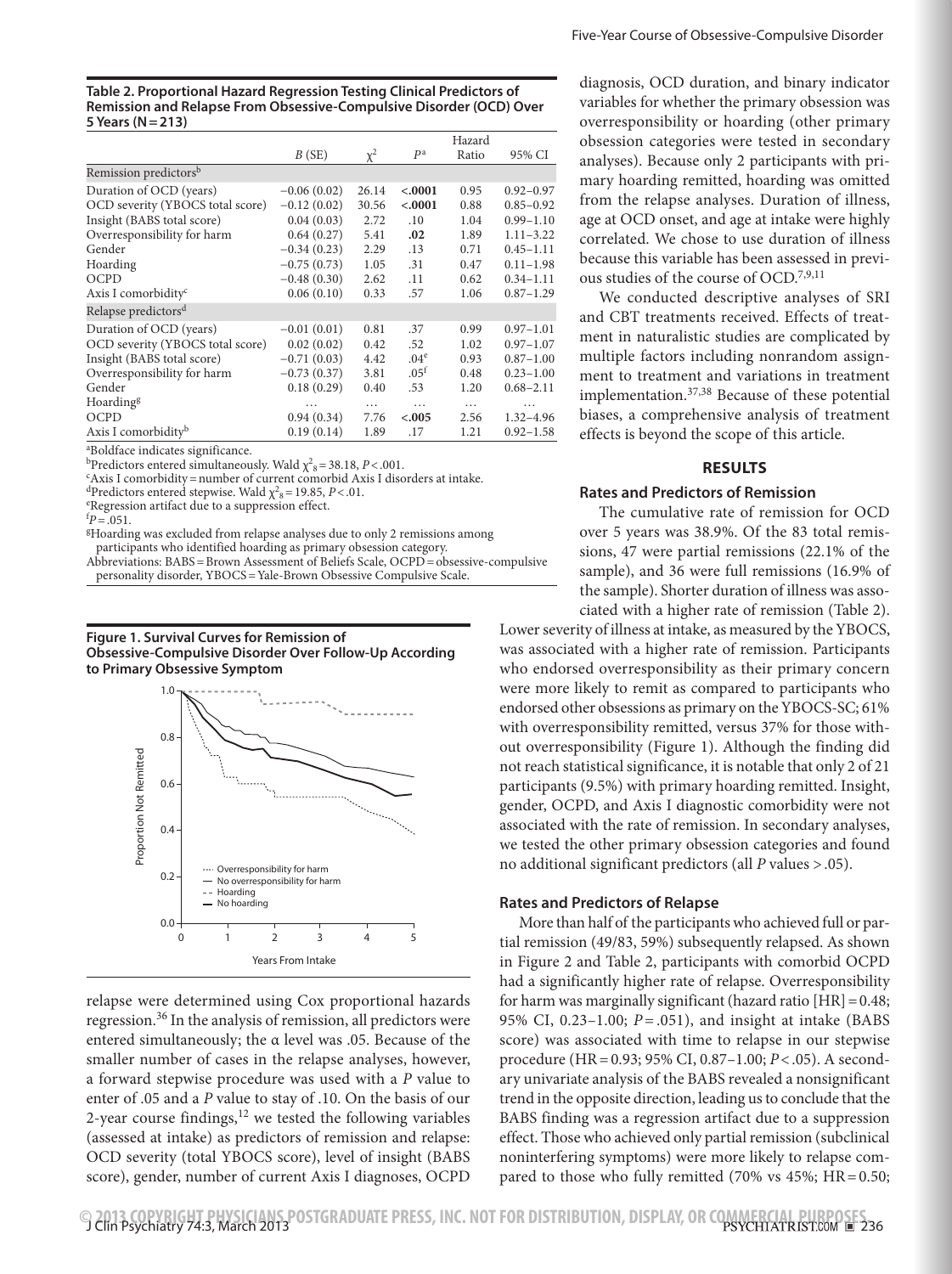

95% CI, 0.29–0.84; *P*<.05). In secondary analyses, we tested the other primary obsession categories and found no additional significant predictors (all *P* values >.05).

## **DISCUSSION**

The primary aims of this study were to examine remission and relapse rates of OCD during 5 years of prospective followup and to determine predictors of course in a longitudinal study of 213 adults with primary OCD. Over one-third of the participants experienced substantial improvement of their OCD to the point of subclinical noninterfering symptoms. Other prospective follow-up studies of OCD have observed higher rates of remission.<sup>2,9</sup> These rates of remission ranging as high as 76% may, in part, be accounted for by differences in the chronicity of OCD illness between samples. Indeed, duration of illness has been associated with poorer outcome in prior investigations $9,39$  and was a powerful predictor of remission in this study. Our sample of treatment-seeking adults with OCD was particularly chronic; participants had a mean duration of illness of nearly 22 years. The relationship between duration and course highlights the critical need for early detection and intervention, as the rate of remission declines as the illness persists.

While over one-third of the participants remitted, more than half of these participants subsequently relapsed. Our rates of relapse were high particularly in participants who continued to have subclinical symptoms; the likelihood of relapse was 25% higher for participants in partial remission compared with those subjects in full remission. These findings further underscore the importance of treating patients as early as possible after the onset of OCD and targeting full remission from OCD—rather than improvement of symptoms—as the treatment goal.

The current study is the first to explore primary obsessions as predictors of long-term course in adults with OCD, with hoarding and overresponsibility emerging as key variables impacting clinical course. Consistent with convergent brain imaging and treatment outcome data,40–42 only 2 of 21 participants with primary hoarding experienced a remission over 5 years. These results are also consistent with a recent longitudinal cohort study of pediatric OCD associating prominent hoarding symptoms with the persistence of  $OCD.<sup>43</sup>$ Taken together, these findings support the current direction of distinguishing hoarding from OCD from a diagnostic perspective, as is being considered in *DSM-5*. 44,45 In contrast to hoarding, overresponsibility for harm was associated with a significantly better prognosis in this investigation. Individuals

with overresponsibility for harm as their principal obsession category were almost twice as likely to remit and almost half as likely to relapse, with the relapse finding approaching statistical significance. This finding of a distinct pattern of course supports the growing body of evidence suggesting that OCD symptom dimensions have distinct patterns in a number of domains including comorbidity, genetic transmission, neural substrates, and treatment response.<sup>46</sup>

OCPD was also found to be a significant risk factor for OCD relapse. While several studies have examined the relationship between OCPD and OCD, literature on longitudinal associations between the two disorders is sparse. One prior investigation examining the longitudinal course of personality disorders failed to find an association between the course of OCPD and OCD.<sup>47</sup> However, this study was limited by its small sample size of OCD patients and did not investigate relapse specifically. The results of the current investigation lend support to the growing body of literature highlighting the deleterious effect of OCPD on OCD treatment outcome.<sup>48,49</sup> Future work is needed to clarify the relationship between OCPD and OCD morbidity and to determine if OCPD comorbid with OCD constitutes a specific subtype of the disorder<sup>50,51</sup> or is a marker of severity in OCD.<sup>52</sup>

Naturalistic investigations by design observe but do not manipulate treatments received. As a consequence, the causal path between treatment and symptom change is often ambiguous $9,10,38$  and subject to a treatment bias effect whereby individuals with greater symptom severity are more likely to receive treatment. Therefore, examining the impact of treatment on long-term course is beyond the scope of this study. Further, our finding that the vast majority of participants were continuously maintained on SRI treatment throughout the duration of the follow-up interval highlights the need for controlled maintenance and long-term safety studies of the SRIs for OCD. Future studies utilizing data analytic techniques developed to address treatment in naturalistic studies of psychiatric disorders are warranted to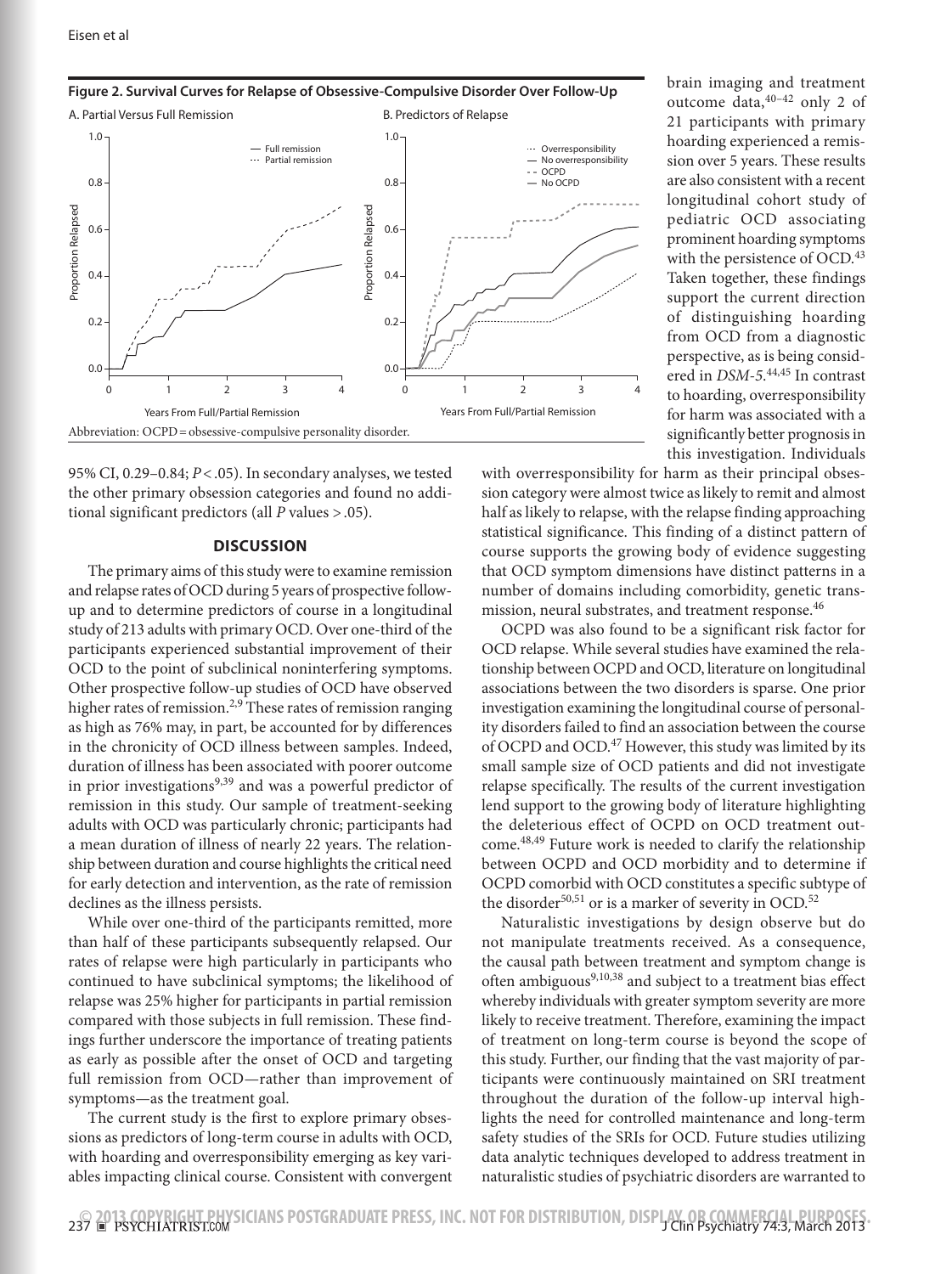further disentangle the complex relationship between longterm treatment and outcome.

Contrary to our prediction, gender was not found to significantly predict course in this study. Of note, being male was a predictor in our 2-year course study.<sup>12</sup> Although gender was not a significant predictor of remission in our 5-year analysis, inspection of the survival curves for gender indicate that women tended to remit earlier than men (as represented by the significant gender difference in our 2-year analysis), but by 5 years the rate of remission for men caught up to that of women, and hence the 2 rates were no longer significantly different.

The results of this study must be considered in light of several limitations. First, the participants in our sample were primarily white, were treatment-seeking, and had relatively chronic symptoms. Therefore, it is unclear how our results generalize to more diverse or non–treatment-seeking individuals in the community. Second, despite the use of well-validated assessment measures, data collected on treatments received and symptom severity over the follow-up interval are subject to retrospective recall bias. Finally, while the YBOCS represents the gold standard in OCD assessment, limited information is gained regarding specific obsessions. Future research including dimensional approaches to assessing OCD symptoms may provide additional clarity regarding the relationship between OCD symptoms and course.<sup>53-55</sup> Despite these limitations, this study is the longest and largest prospective study of course in OCD using state of the art methodology. Further, it is the first study, to our knowledge, to assess the likelihood and predictors of relapse following prospectively observed remission and the first to explore OCD symptom categories and subtypes as predictors of clinical course.

In summary, 2 previously unreported findings emerged with regard to factors that influence course in OCD. First, an important distinction was found between those who experience partial versus full remission, with the former experiencing a much higher relapse rate. Second, our study highlights the heterogeneity of OCD, with different course patterns being uniquely associated with specific symptom categories. Taken together, these results highlight the critical need to develop more targeted treatments to address the variable outcome and treatment response in this disorder.

*Disclosure of off-label usage:* The authors have determined that, to the best of their knowledge, no investigational information about pharmaceutical agents that is outside US Food and Drug Administration–approved labeling has been presented in this article.

*Author affiliations:* Department of Psychiatry and Human Behavior, Warren Alpert Medical School of Brown University (Drs Eisen, Sibrava, Boisseau, Mancebo, Stout, and Rasmussen); and Butler Hospital (Drs Sibrava, Boisseau, Mancebo, and Rasmussen), Providence, Rhode Island; Pacific Institute for Research and Evaluation, Pawtucket, Rhode Island (Dr Stout); and Columbia University College of Physicians and Surgeons and New York State Psychiatric Institute, New York (Dr Pinto).

*Financial disclosure:* **Drs Eisen**, **Sibrava**, **Boisseau**, **Mancebo**, **Stout**, **Pinto**, and **Rasmussen** have no personal affiliations or financial relationships with any commercial interest to disclose relative to the article.

*Funding/support:* This study was supported by National Institute of Mental Health grants to Dr Rasmussen (R01 MH060218), Dr Pinto (K23 MH080221), and Dr Mancebo (K23 MH091032).

#### **REFERENCES**

- 1. Foa EB, Liebowitz MR, Kozak MJ, et al. Randomized, placebo-controlled trial of exposure and ritual prevention, clomipramine, and their combination in the treatment of obsessive-compulsive disorder. *Am J Psychiatry*. 2005;162(1):151-161.
- 2. Eisen JL, Goodman WK, Keller MB, et al. Patterns of remission and relapse in obsessive-compulsive disorder: a 2-year prospective study. *J Clin Psychiatry*. 1999;60(5):346-351, quiz 352.
- 3. Fineberg NA, Craig KJ. Pharmacotherapy for obsessive-compulsive disorder. In: Stein DJ, Hollander E, Rothbaum BP, eds. *Textbook of Anxiety Disorders*. 2nd ed. Washington, DC: American Psychiatric Publishing, Inc; 2010: 311–338.
- 4. Greist J, Chouinard G, DuBoff E, et al. Double-blind parallel comparison of three dosages of sertraline and placebo in outpatients with obsessivecompulsive disorder. *Arch Gen Psychiatry*. 1995;52(4):289-295.
- 5. van Oppen P, van Balkom AJ, de Haan E, et al. Cognitive therapy and exposure in vivo alone and in combination with fluvoxamine in obsessivecompulsive disorder: a 5-year follow-up. *J Clin Psychiatry*. 2005;66(11): 1415–1422.
- 6. Skoog G, Skoog I. A 40-year follow-up of patients with obsessive-compulsive disorder. *Arch Gen Psychiatry*. 1999;56(2):121-127.
- 7. Catapano F, Perris F, Masella M, et al. Obsessive-compulsive disorder: a 3-year prospective follow-up study of patients treated with serotonin reuptake inhibitors OCD follow-up study. *J Psychiatr Res*. 2006;40(6): 502–510.
- 8. Reddy YC, D'Souza SM, Shetti C, et al. An 11- to 13-year follow-up of 75 subjects with obsessive-compulsive disorder. *J Clin Psychiatry*. 2005;66(6): 744–749.
- 9. Steketee G, Eisen J, Dyck I, et al. Predictors of course in obsessive-compulsive disorder. *Psychiatry Res.* 1999;89(3):229-238.
- 10. Marcks BA, Weisberg RB, Dyck I, et al. Longitudinal course of obsessivecompulsive disorder in patients with anxiety disorders: a 15-year prospective follow-up study. *Compr Psychiatry*. 2011;52(6):670-677.
- 11. Ravizza L, Maina G, Bogetto F. Episodic and chronic obsessive-compulsive disorder. *Depress Anxiety*. 1997;6(4):154-158.
- 12. Eisen JL, Pinto A, Mancebo MC, et al. A 2-year prospective follow-up study of the course of obsessive-compulsive disorder. *J Clin Psychiatry*. 2010;71(8): 1033-1039.
- 13. Judd LL, Schettler PJ, Akiskal HS, et al. Residual symptom recovery from major affective episodes in bipolar disorders and rapid episode relapse/ recurrence. *Arch Gen Psychiatry*. 2008;65(4):386-394.
- 14. Kiosses DN, Alexopoulos GS. The prognostic significance of subsyndromal symptoms emerging after remission of late-life depression. *Psychol Med*. 2012;21:1-10.
- 15. Grabovich A, Lu N, Tang W, et al. Outcomes of subsyndromal depression in older primary care patients. *Am J Geriatr Psychiatry*. 2010;18(3):227-235.
- 16. Leckman JF, Denys D, Simpson HB, et al. Obsessive-compulsive disorder: a review of the diagnostic criteria and possible subtypes and dimensional specifiers for *DSM-V. Depress Anxiety*. 2010;27(6):507-527.
- 17. Mataix-Cols D, Rauch SL, Manzo PA, et al. Use of factor-analyzed symptom dimensions to predict outcome with serotonin reuptake inhibitors and placebo in the treatment of obsessive-compulsive disorder. *Am J Psychiatry*. .<br>1999;156(9):1409–1416.
- 18. Steketee G, Frost RO. Compulsive hoarding: current status of the research. *Clin Psychol Rev.* 2003;23(7):905-927.
- 19. Grisham JR, Fullana MA, Mataix-Cols D, et al. Risk factors prospectively associated with adult obsessive-compulsive symptom dimensions and obsessive-compulsive disorder. *Psychol Med.* 2011;15:1-12.
- 20. Iervolino AC, Rijsdijk FV, Cherkas L, et al. A multivariate twin study of obsessive-compulsive symptom dimensions. *Arch Gen Psychiatry*. 2011; 68(6):637-644.
- 21. First MB, Spitzer RL, Gibbon M, et al. *Structured Clinical Interview for DSM-IV Axis I Disorders–Patient Edition (SCID/IP Version 2.0)*. New York, NY: Biometrics Research Department, New York State Psychiatric Institute; 1996.
- 22. First MB, Gibbon M, Spitzer RL, et al. *Structured Clinical Interview for DSM-IV Axis II Personality Disorders (SCID-II)*. Washington, DC: American Psychiatric Press; 1997.
- 23. Rasmussen SA. Genetic studies of obsessive-compulsive disorder. *Ann Clin Psychiatry*. 1993;5(4):241-247.
- 24. Goodman WK, Price LH, Rasmussen SA, et al. The Yale-Brown Obsessive Compulsive Scale, 1: development, use, and reliability. *Arch Gen Psychiatry*. 1989;46(11):1006-1011.
- 25. Goodman WK, Price LH, Rasmussen SA, et al. The Yale-Brown Obsessive Compulsive Scale, 2: validity. *Arch Gen Psychiatry*. 1989;46(11):1012-1016.
- 26. Pinto A, Eisen JL, Mancebo MC, et al. Taboo thoughts and doubt/checking: a refinement of the factor structure for obsessive-compulsive disorder symptoms. *Psychiatry Res*. 2007;151(3):255-258.
- 27. Pinto A, Greenberg BD, Grados MA, et al. Further development of YBOCS dimensions in the OCD Collaborative Genetics study: symptoms vs